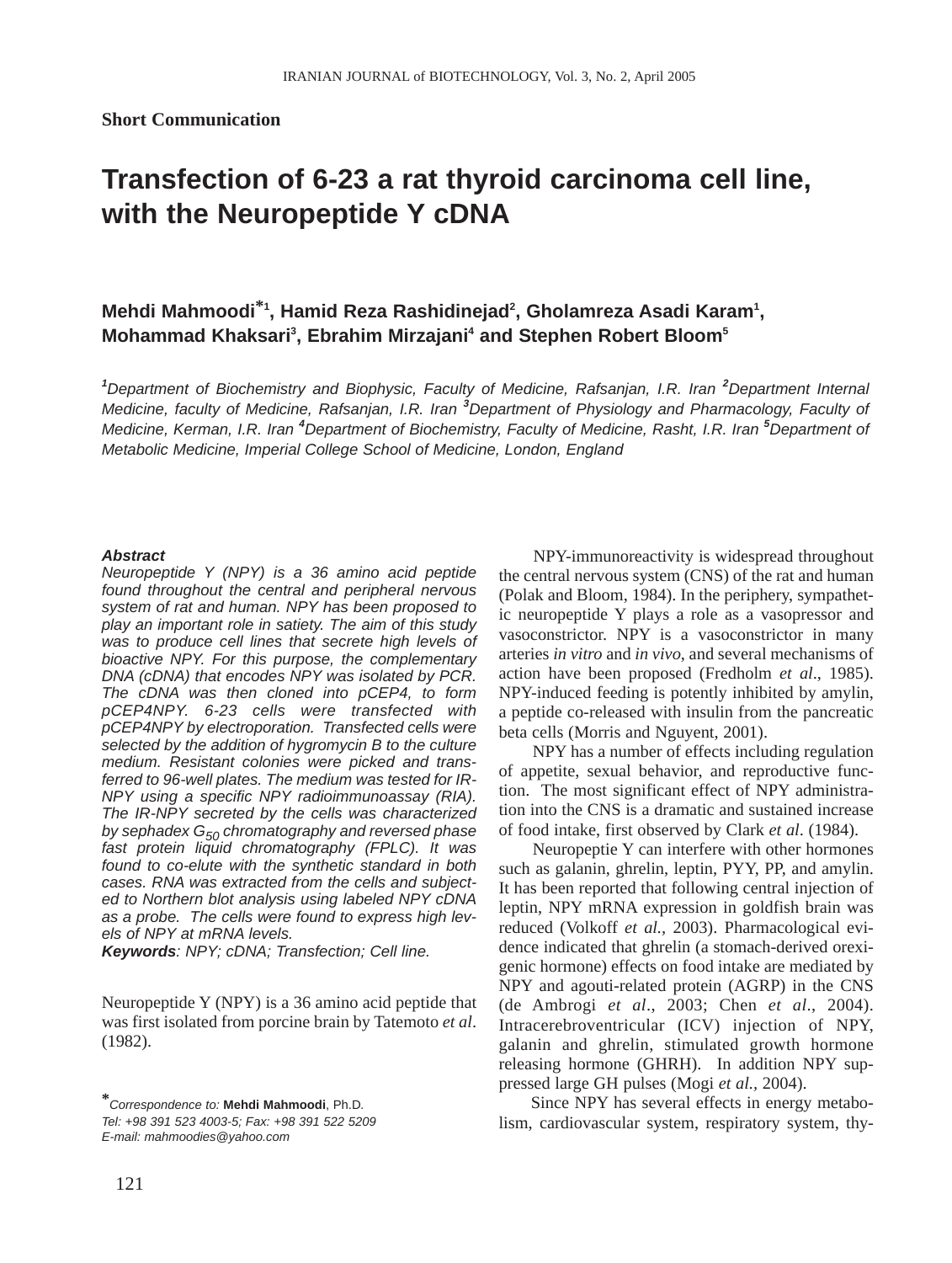roid functions and sexual hormones when administer peripherally or centrally, therefore the present study was conducted to prepare a condition for the chronic study of the effects of NPY. To study the chronic effects of this peptide, the target tissue should be exposed to this hormone constantly and continuously. Although an infusion system such as Alzet pump can be used to deliver the peptide but the problem is that this pump should continuously be filled by fresh solutions of the peptide because the peptide has a short half-life and rapidly inactivated in solution.

The aim of this project was to prepare an immortal cell line that constantly and continuously overexpressed and secreted NPY. Therefore 6-23 (a rat thyroid carcinoma cell line) was transfected with NPY cDNA to produce bioactive NPY. This transfected cell line was then used to study the chronic effects of NPY (Mahmoodi *et al*., 2004).

**Production of NPY expression vector:** Total RNA was extracted and purified from rat hypothalamus, using phenol-chloroform extraction method (Chomczynski and Sacchi, 1987). Full length of NPY cDNA was obtained by polymerase chain reaction (PCR) and the PCR product (NPY cDNA) was sequenced by Sanger method (Sanger *et al*., 1977) and the sequence of NPY cDNA was identical to published sequence. The plasmid vector, pCEP4 (Invitrogen, Leek, Netherland) was used to clone the NPY cDNA. This vector carries the gene for hygromycin-B and ampicillin resistance for selection of recombinants in mammalian and bacterial cells respectively. The clones contain NPY cDNA (pCEP4-NPY) was purified by agarose gel electrophoresis and Cesium chloride gradient centrifugation (Sambrook *et al*., 1989) and stored in -20°C until used.

### **Generation of stable cell line over expressing NPY**

**Cell culture:** To generate a stable cell line that secreted NPY, the 6-23 clone 6, (ECACC, Porton Down, Wiltshire, UK) a rat modularly thyroid carcinoma cell line was used. The cells were adherent and grew as a monolayer which was routinely cultured in 80 cm2 flasks (Nunc Products, Gibco-BRL), in Dulbecco s Modified Eagle Medium (DMEM) containing 4.5 mg/ml glucose, with 10% (V/V) heat inactivated horse serum, 5% heat inactivated foetal bovine serum (∆FBS), 100 U/ml penicillin and 100 µg/ml streptomycin at 37 $^{\circ}$ C in 6% CO<sub>2</sub> atmosphere. The medium was changed every 2-3 days and the cells sub-cultured when 70-80% confluent using trypsin/EDTA.

**Transfection of cell line with pCEP4-NPY:** 6-23 clone 6 proved resistance to calcium phosphate mediated transfection (Sambrook *et al*., 1989), therefore electroporation was used to transfect this cell line as described by us previously (Mahmoodi *et al*., 2004). After transfection, the medium was exposed to the cells overnight and assayed for NPY immunoreactivity (IR-NPY), using specific radioimmunoassay (RIA) as explained previously (Mahmoodi *et al*., 2004). Colonies from 96-well plates secreting IR-NPY were expanded into 12-well plates, then 25 and 80 cm2 and finally into 175 cm2 flasks for continuous stock, RNA extraction and RIA.

**Sephadex G50 column chromatography and reversed-phase fast protein liquid chromatography (RP-FPLC):** Conditioned medium from 12-well plates and 80 cm2 flasks was either loaded onto sephadex G50 column or injected into FPLC column. The fractions of both columns were collected and assayed for IR-NPY as previously described by us (Mahmoodi *et al*., 2004). Analysis of conditioned medium from 6-23-NPY cells by size exclusion chromatography and RP-FPLC gave a major peak of immunoreactivity eluting at the same position as the synthetic standard (Fig. 1A and 1B).

**Secretion studies:** Cells grown to 80% confluence were subcultured and plated at a density of  $2 \times 10^5$  cells per well in 24-well plates and grown to 70-80% confluence. After this time, the medium was removed and the cells washed with FBS free medium. Fresh medium (1 ml) containing FBS was added to each well and the cells incubated at  $37^{\circ}$ C and 6% CO<sub>2</sub>. Medium was removed from 8 separate wells at the following time points: 0, 0.25, 0.5, 0.75, 1, 1.5, 2, 3, 4, 5, 8, 10, 18, 24, 30, 36, 48, 56 and 72h and NPY concentration was measured by RIA. Levels of NPY in medium conditioned by cells rose up to 24h then decreased. The rate of NPY secretion by the cells was 315.4 f mol/ml conditioned medium/hour (Fig. 2).

**RNA extraction and Northern blot analysis:** Total RNA was extracted from transfected and untransfected (control) cells by phenol-chloroform extraction (Chomczynski and Sacchi, 1987).

Northern blot analysis was used to analyze the amount of RNA expression in cells as described previously (Mahmoodi *et al*., 2004). When RNA extracted from transfected cells were analyzed by northern blotting, they were found to express high levels of NPY mRNA, whilst RNA extracted from the untransfected (control) cells was negative (Fig. 3).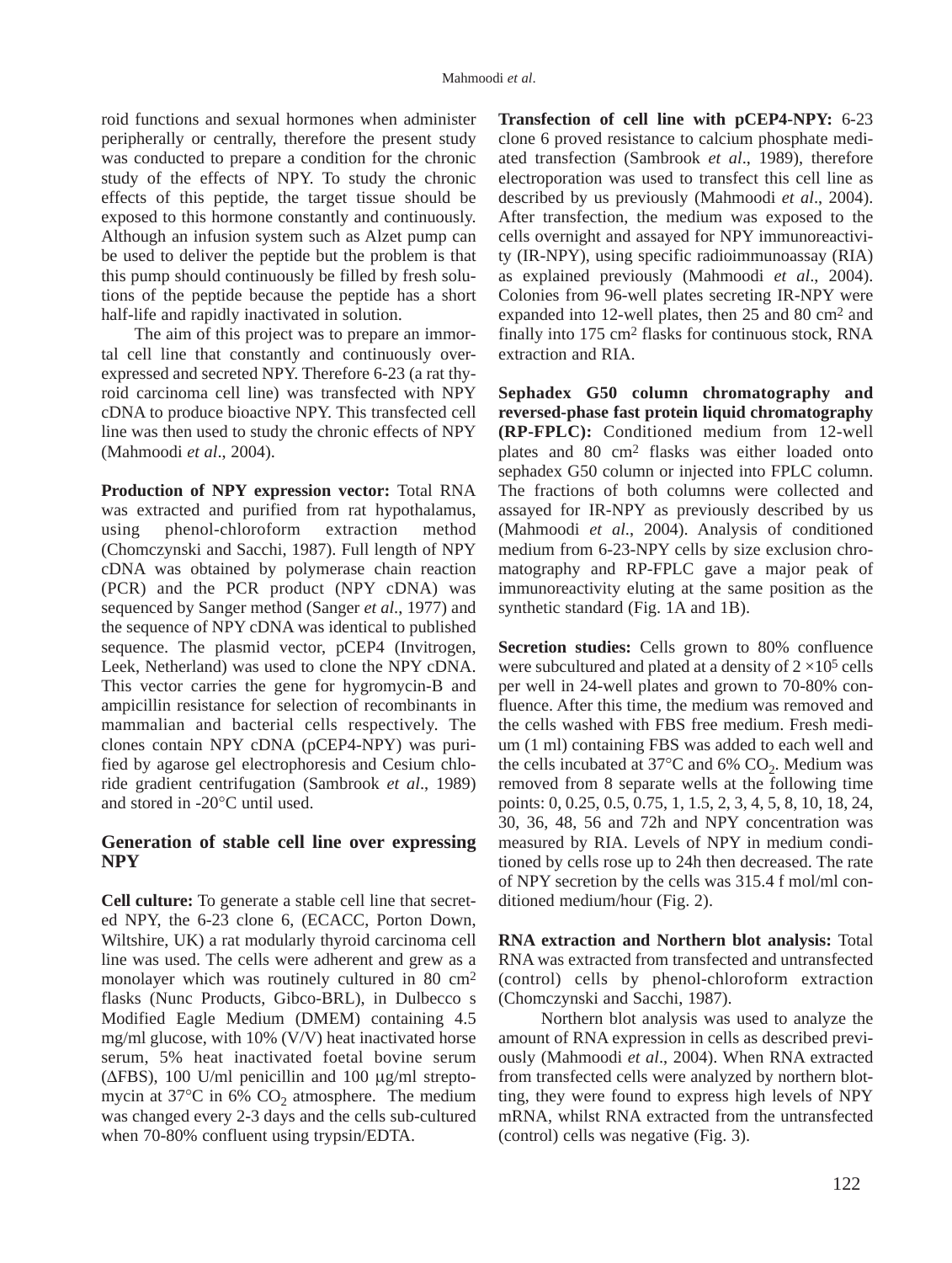

**Figure 1. A:** Sephadex G<sub>50</sub> size exclusion Chromatogram of NPY-IR in conditioned medium from 6-23-NPY cells**; B**: Reversed phase FPLC Chromatogram of NPY-IR in conditioned medium from 6-23-NPY cells.



**Figure 2.** Time course of secretion of NPY by 6-23-NPY cells. Data represents mean± SEM, n=8.

The aim of this project was to prepare a cell line that over-expressed and secreted NPY, to study the chronic effects of this peptide in various tissues. Other investigators have found that NPY is unstable when stored in mini-osmotic pumps and retains its bioactivity for a short time. To overcome this problem, a novel



**Figure 3**. Northern blot analysis of 50 µg of total RNA extracted from 6-23 cells transfected with pCEP4-NPY, 1-12 individual clones, 13 untransfected 6-23 cells. 28S and 18S mark the position of the 28S ribosomal RNA and 18S ribosomal RNA respectively.

approach was needed that would allow the continuous infusion of newly synthesized NPY. The rational behind production of a cell line that over express NPY was based on the experiments of Hammer *et al*. (1992). They had shown that it was possible to study the effects of peptide hormones on pituitary function by ectopic production in the periphery (Hammer *et al*., 1992). The production of a plasmid that when transfected into mammalian cells will drive expression of NPY was a straightforward task. Following the isolation and cloning the NPY into pCEP4, the next stage was to select suitable cell lines for the over expression of NPY. The requirements for the cell lines were that they had to be eukaryotic and capable of processing and releasing peptide hormones and are derived from easily available strains of animal. 6-23 clone 6 was chosen in this project that is derived from endocrine tissue and is known to secrete other peptide hormones. This cell line has been used to produce other bioactive neuropeptides such as galanin and neuromedin U